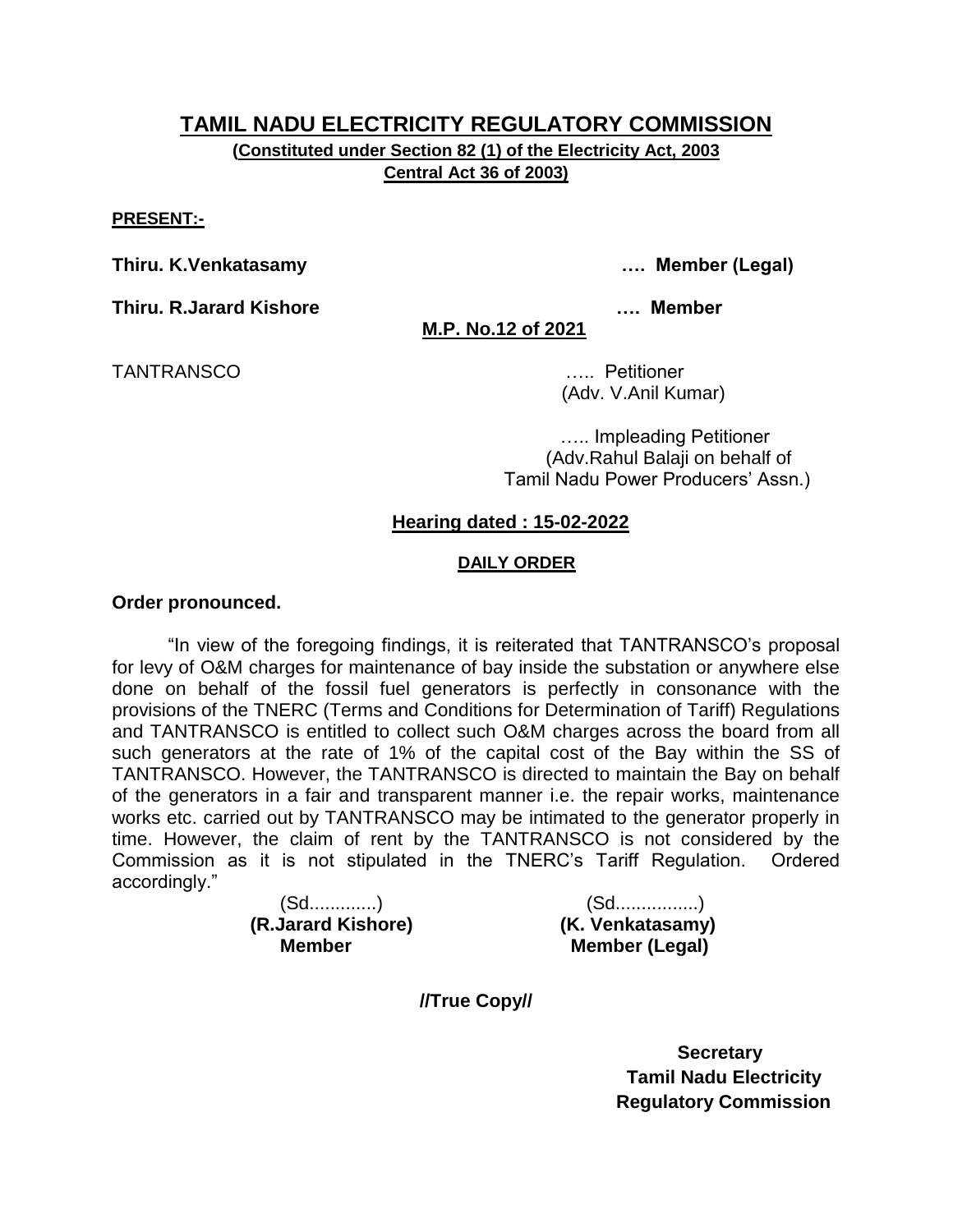**(Constituted under Section 82 (1) of the Electricity Act, 2003 Central Act 36 of 2003)**

**PRESENT:-**

**Thiru. K.Venkatasamy …. Member (Legal)**

**Thiru. R.Jarard Kishore …. Member** 

**I.A.No.1 of 2022 & R.P. No.1 of 2022 In M.P.No.2 of 2021 & Ors.**

CE/Commercial, TANGEDCO ….. Petitioner

(Adv.M.Gopinathan)

Versus (i) Tmt. Tara Murali & ors. ….. Respondents

(Adv. Arun Anbumani for R-1, Adv.R.S.Pandiyaraj for R-2 to R-6 & Adv.Rahul Balaji for R-7)

## **Hearing dated : 15-02-2022**

#### **DAILY ORDER**

Thiru.Arun Anbumani, Advocate appeared for R-1. Thiru.S.P.Parthasarathy, Advocate appeared for R-2 to R-6. Thiru.Rahul Balaji, Advocate appeared for R-7. Thiru.M.Gopinathan, Standing Counsel for TANGEDCO appeared and sought admission of the petition. Brief arguments heard. The Advocates for the Respondents submitted that the admission of Review Petition is not automatic and requires to be argued for making out a case for review. Delay condoned. Counter to be filed. Meanwhile, service connection to be effected and not to be stopped as per the prevailing orders. The case is adjourned to 22.02.2022 for filing counter on the admissibility of the petition.

 **(R.Jarard Kishore) (K. Venkatasamy)** 

(Sd.............) (Sd................) **Member Member (Legal)** 

**//True Copy//**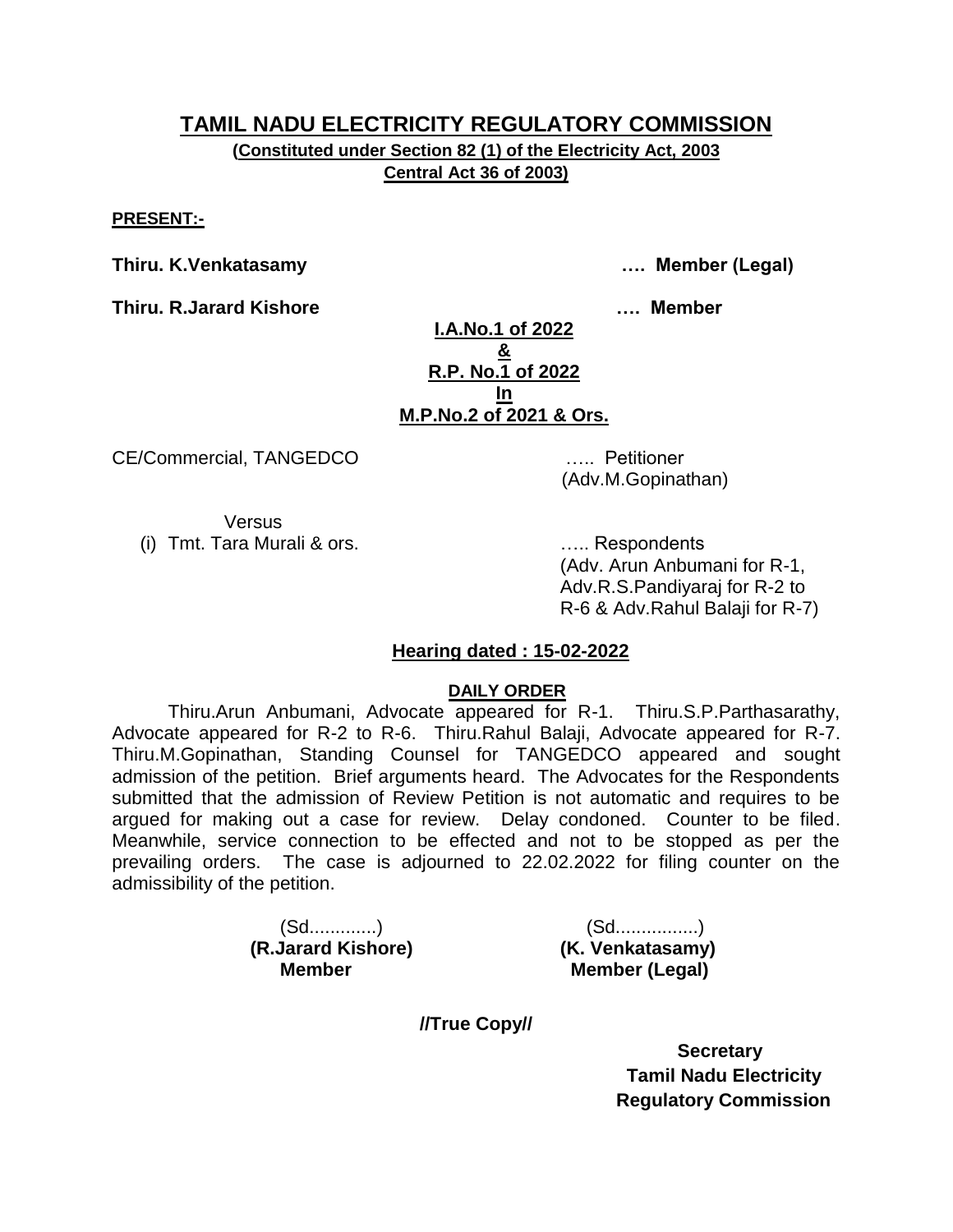**(Constituted under Section 82 (1) of the Electricity Act, 2003 Central Act 36 of 2003)**

**M.P.No.3 of 2022**

#### **PRESENT:-**

**Thiru. K.Venkatasamy …. Member (Legal)**

**Thiru. R.Jarard Kishore …. Member** 

Versus

M/s.SEPC Power Private Limited …. Petitioner (Adv.Rahul Balaji)

TANGEDCO …. Respondent (Adv.M.Gopinathan)

#### **Hearing held on 15-02-2022**

#### **DAILY ORDER**

Thiru.Rahul Balaji, Advocate appeared for the petitioner. Thiru.M.Gopinathan,

Standing Counsel for TANGEDCO appeared. Brief arguments heard. Petition

admitted. The case is adjourned to 01.03.2022 for filing counter.

 **(R.Jarard Kishore) (K. Venkatasamy)** 

(Sd.............) (Sd................) **Member Member (Legal)** 

**//True Copy//**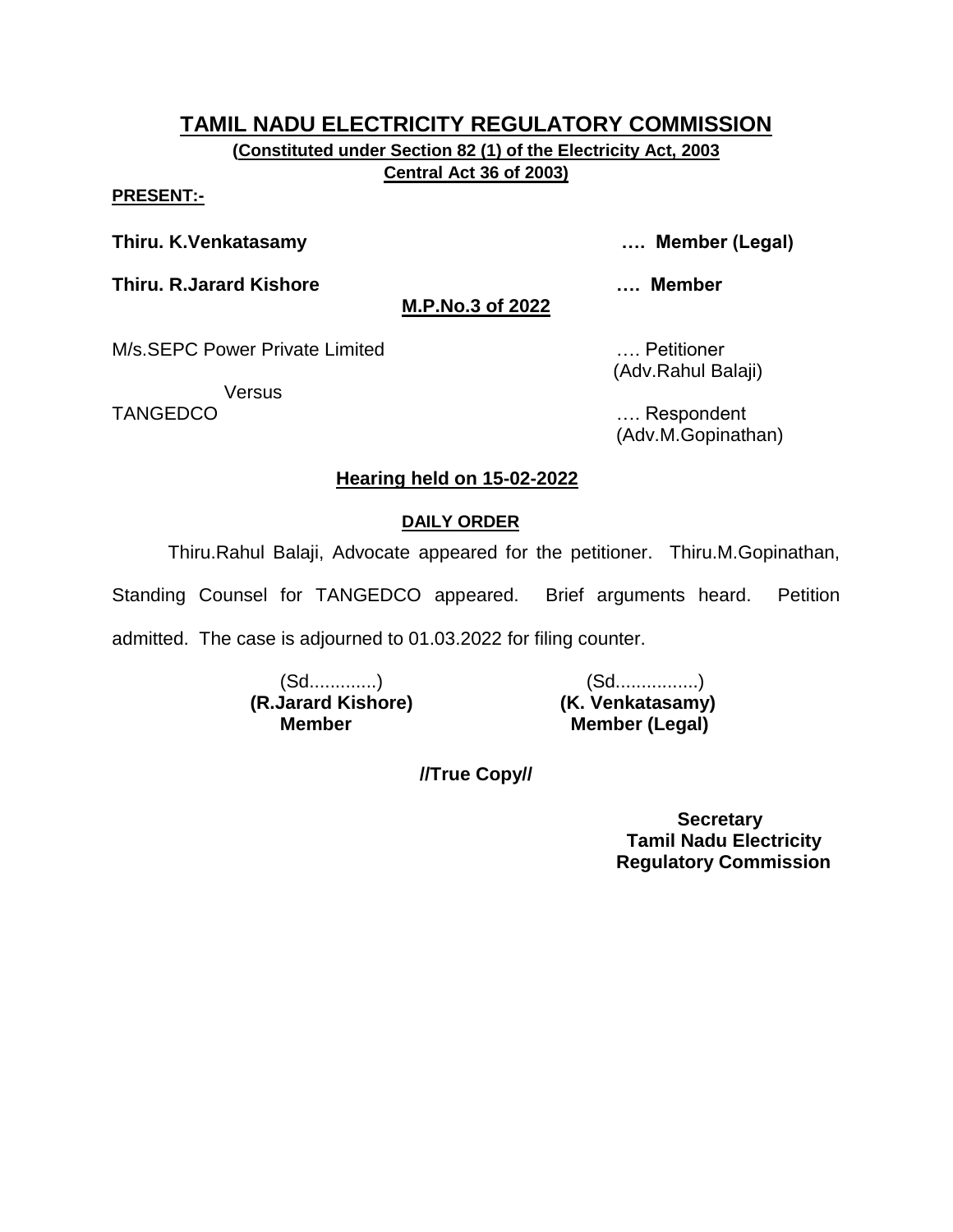**(Constituted under Section 82 (1) of the Electricity Act, 2003 Central Act 36 of 2003)**

#### **PRESENT:-**

**Thiru. K.Venkatasamy …. Member (Legal)**

**Thiru. R.Jarard Kishore …. Member** 

# **D.R.P.No.19 of 2021**

M/s.OPG Power Generation Pvt. Limited …. Petitioner

Versus

(Adv.Rahul Balaji)

TANGEDCO …. Respondent (Adv.M.Gopinathan)

# **Hearing held on 15-02-2022**

# **DAILY ORDER**

Thiru.Rahul Balaji, Advocate appeared for the petitioner. Thiru.M.Gopinathan, Standing Counsel for TANGEDCO appeared and sought one week time for filing counter. At the request of the respondent side, the case is adjourned to 22.02.2022 for filing counter.

 **(R.Jarard Kishore) (K. Venkatasamy)** 

(Sd.............) (Sd................) **Member Member (Legal)** 

**//True Copy//**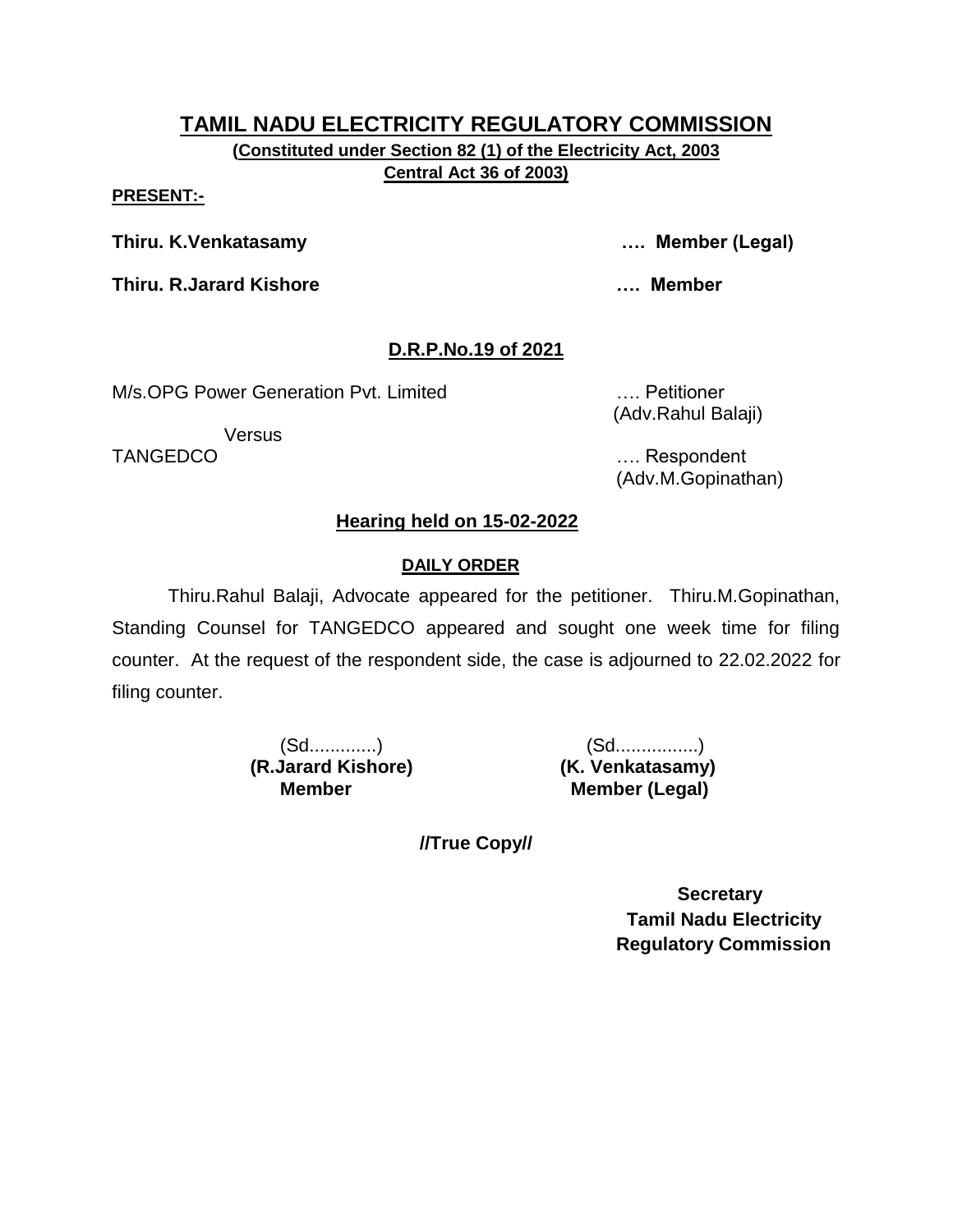**Central Act 36 of 2003)**

#### **PRESENT:-**

**Thiru. K.Venkatasamy …. Member (Legal)**

**Thiru. R.Jarard Kishore …. Member** 

## **D.R.P.No.20 of 2021**

M/s.Bhabani Pigments Pvt. Limited …. Petitioner

**Versus** 

(Adv.Rahul Balaji)

TANGEDCO …. Respondent (Adv.M.Gopinathan)

# **Hearing held on 15-02-2022**

# **DAILY ORDER**

Thiru.Rahul Balaji, Advocate appeared for the petitioner. Thiru.M.Gopinathan, Standing Counsel for TANGEDCO appeared and filed counter. The counsel for the petitioner prayed to fix the date for arguments. At the request of the petitioner side, the case is adjourned to 01.03.2022 for arguments.

 **(R.Jarard Kishore) (K. Venkatasamy)** 

(Sd.............) (Sd................) **Member Member (Legal)** 

**//True Copy//**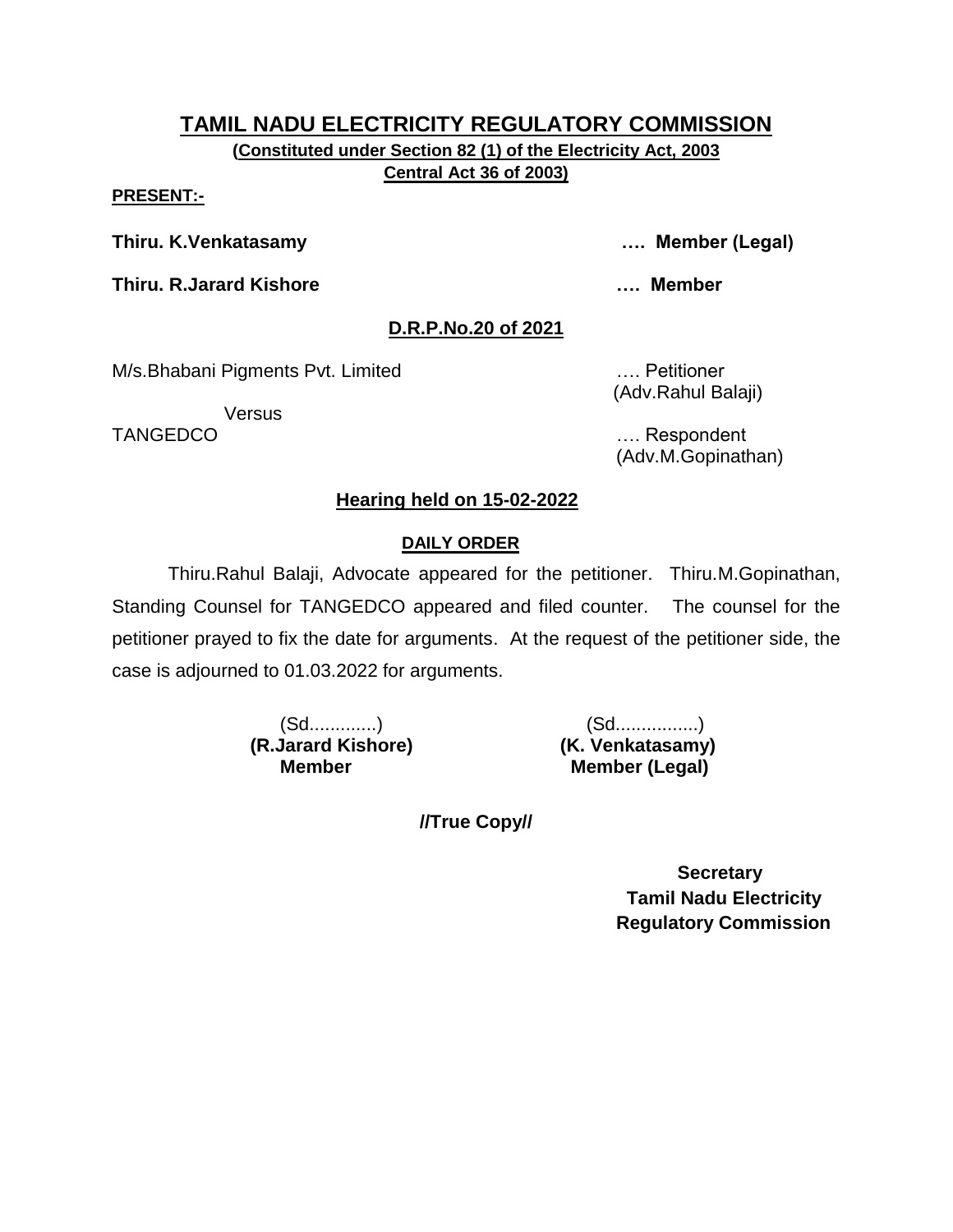**Central Act 36 of 2003)**

#### **PRESENT:-**

**Thiru. K.Venkatasamy …. Member (Legal)**

**Thiru. R.Jarard Kishore …. Member** 

**D.R.P.No.1 of 2022**

(Adv.R.S.Pandiyaraj )

M/s. Velathal Spinning Mills Pvt. Limited .... Petitioner

Versus

i) CMD / TANGEDCO & Ors. **EXECUTE:** Respondents

(Adv.M.Gopinathan)

## **Hearing held on 15-02-2022**

#### **DAILY ORDER**

Thiru.S.P.Parthasarathy, Advocate appeared for the petitioner. Thiru.M.Gopinathan, Standing Counsel for TANGEDCO appeared and filed counter. The counsel for the petitioner sought time for filing rejoinder. At the request of the petitioner side, the case is adjourned to 01.03.2022 for filing rejoinder.

 **(R.Jarard Kishore) (K. Venkatasamy)** 

(Sd.............) (Sd................) **Member Member (Legal)** 

**//True Copy//**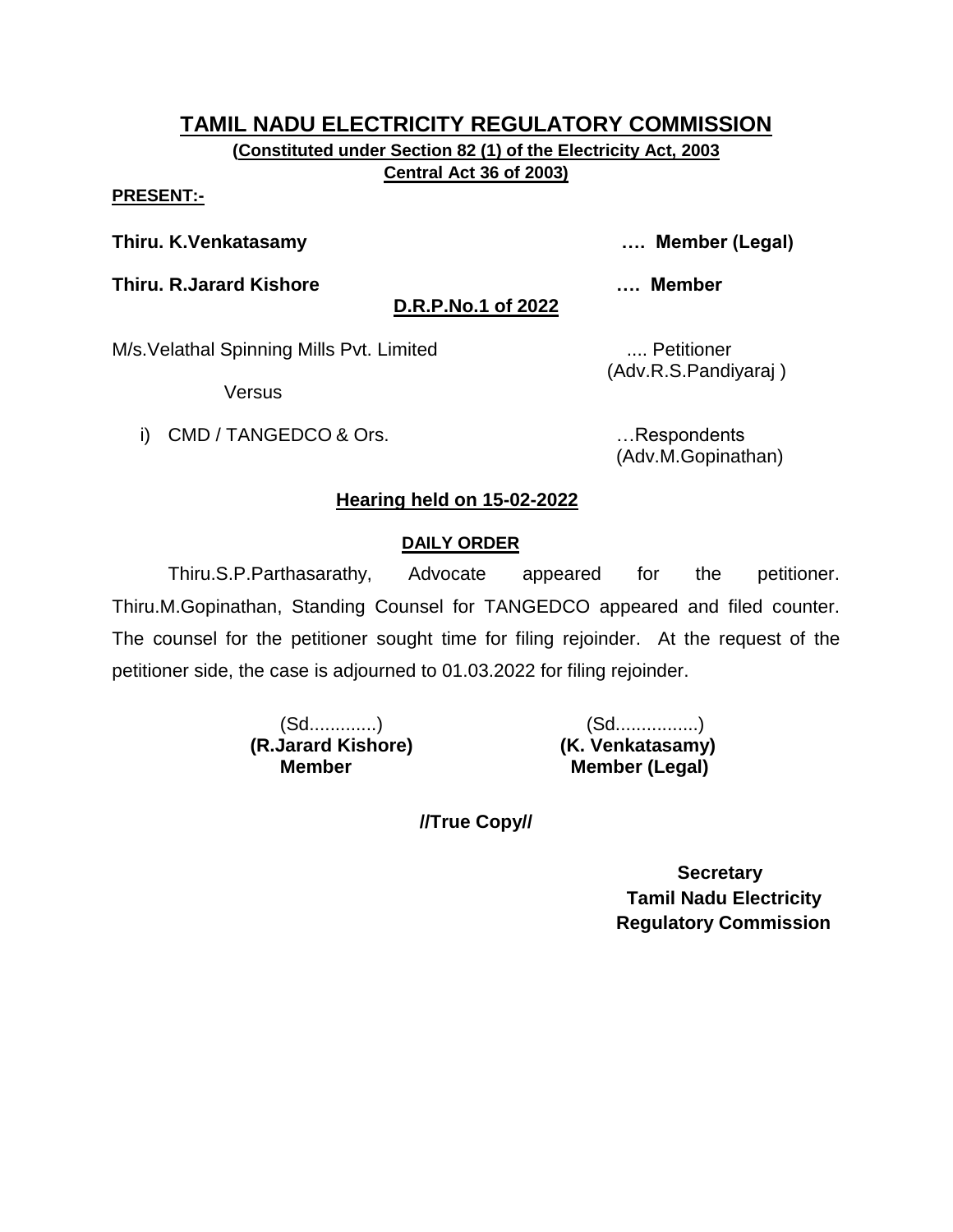**Central Act 36 of 2003)**

#### **PRESENT:-**

**Thiru. K.Venkatasamy …. Member (Legal)**

**Thiru. R.Jarard Kishore …. Member** 

## **D.R.P.No.2 of 2022**

M/s.GMR Energy Trading Limited ..... Petitioner

Versus i) CMD / TANGEDCO …Respondent

(Adv. Apoorva Misra)

(Adv.M.Gopinathan)

# **Hearing held on 15-02-2022**

## **DAILY ORDER**

Thiru.Apoorva Misra, Advocate appeared for the petitioner. Thiru.M.Gopinathan, Standing Counsel for TANGEDCO appeared and sought one week time for filing counter. At the request of the respondent side, the case is adjourned to 22.02.2022 for filing counter as a last chance failing which orders would be reserved.

 **(R.Jarard Kishore) (K. Venkatasamy)** 

(Sd.............) (Sd................) **Member Member (Legal)** 

**//True Copy//**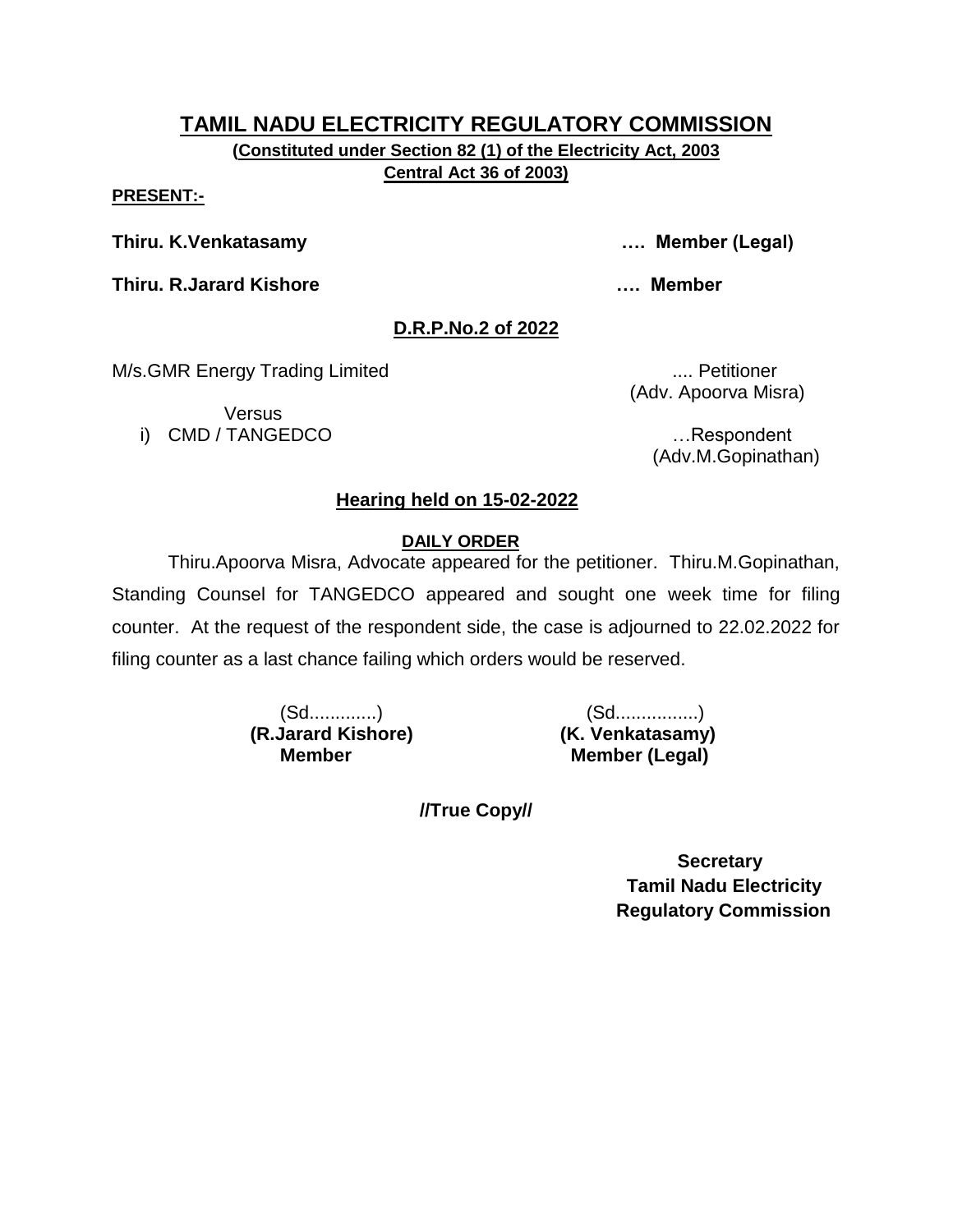**Central Act 36 of 2003)**

#### **PRESENT:-**

**Thiru. K.Venkatasamy …. Member (Legal)**

**Thiru. R.Jarard Kishore …. Member** 

## **D.R.P.No.3 of 2022**

M/s.OPG Power Generation Pvt. Limited ….. Petitioner

**Versus** (i) CMD/TANGEDCO & Ors. … Respondents

(Adv.Tanya Kapoor)

(Adv.M.Gopinathan)

# **Hearing dated : 15-02-2022**

# **DAILY ORDER**

Ms.Shanmitha Sakthivel, Advocate appeared for the petitioner. Thiru.M.Gopinathan, Standing Counsel for TANGEDCO appeared and sought two weeks time for filing counter. At the request of the respondent side, the case is adjourned to 08.03.2022 for filing counter.

 **(R.Jarard Kishore) (K. Venkatasamy)** 

(Sd.............) (Sd................) **Member Member (Legal)** 

**//True Copy//**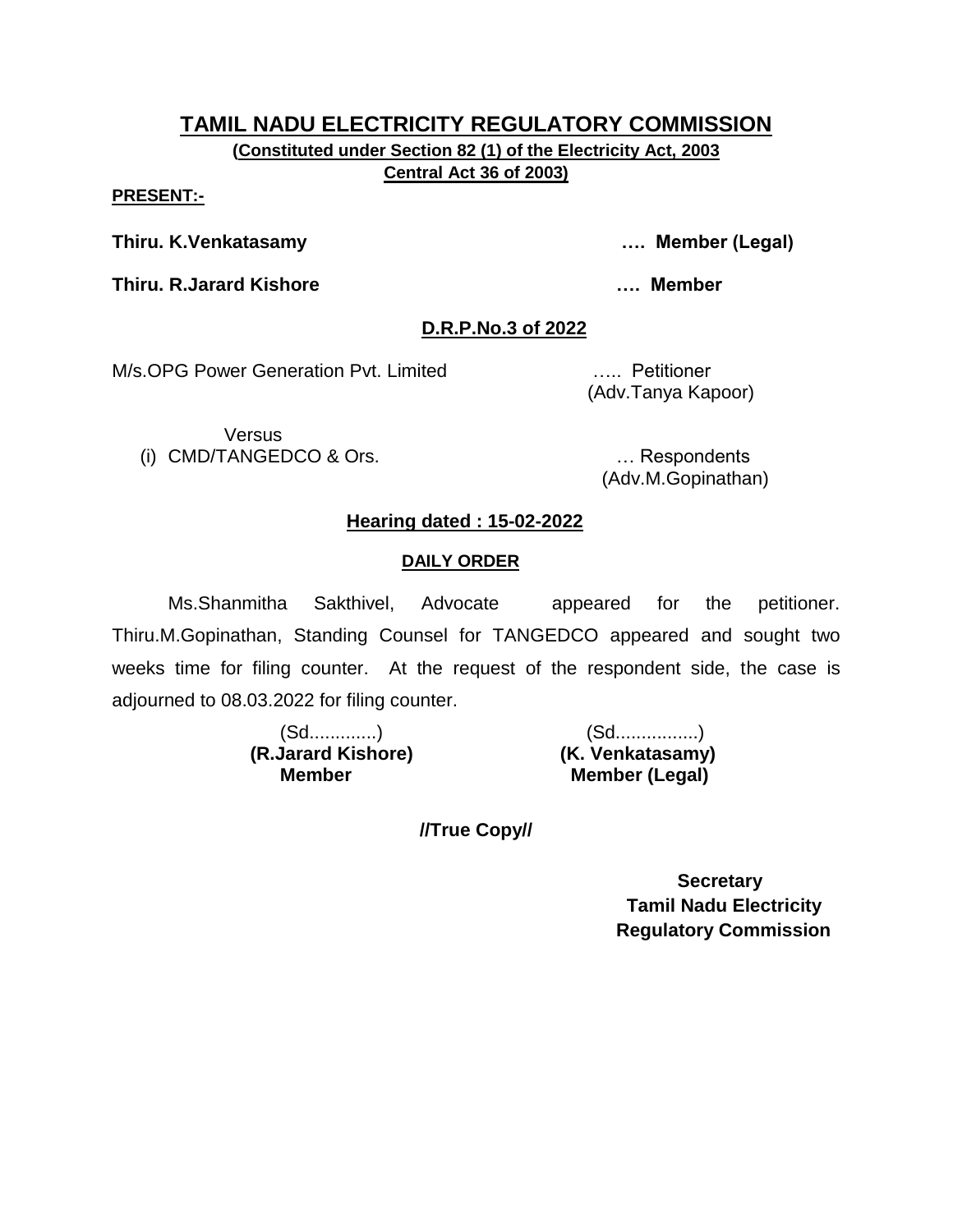**(Constituted under Section 82 (1) of the Electricity Act, 2003 Central Act 36 of 2003)**

#### **PRESENT:-**

**Thiru. K.Venkatasamy …. Member (Legal)**

**Thiru. R.Jarard Kishore …. Member**

# **D.R.P.No.48 of 2014**

M/s.Super Sales India Limited ….. Petitioner

Versus

TANGEDCO & Ors. **Example 20** and the contract of the contract of the contract of the contract of the contract of the contract of the contract of the contract of the contract of the contract of the contract of the contract

(Adv. Arun Anbumani)

(Adv.M.Gopinathan)

# **Hearing dated : 15-02-2022**

# **DAILY ORDER**

Thiru.Arun Anbumani, Advocate appeared for the petitioner and sought short adjournment. Thiru.M.Gopinathan, Standing Counsel for TANGEDCO appeared. At the request of the petitioner side, the case is adjourned to 01.03.2022 for arguments.

 **(R.Jarard Kishore) (K. Venkatasamy)** 

(Sd.............) (Sd................) **Member Member (Legal)** 

**//True Copy//**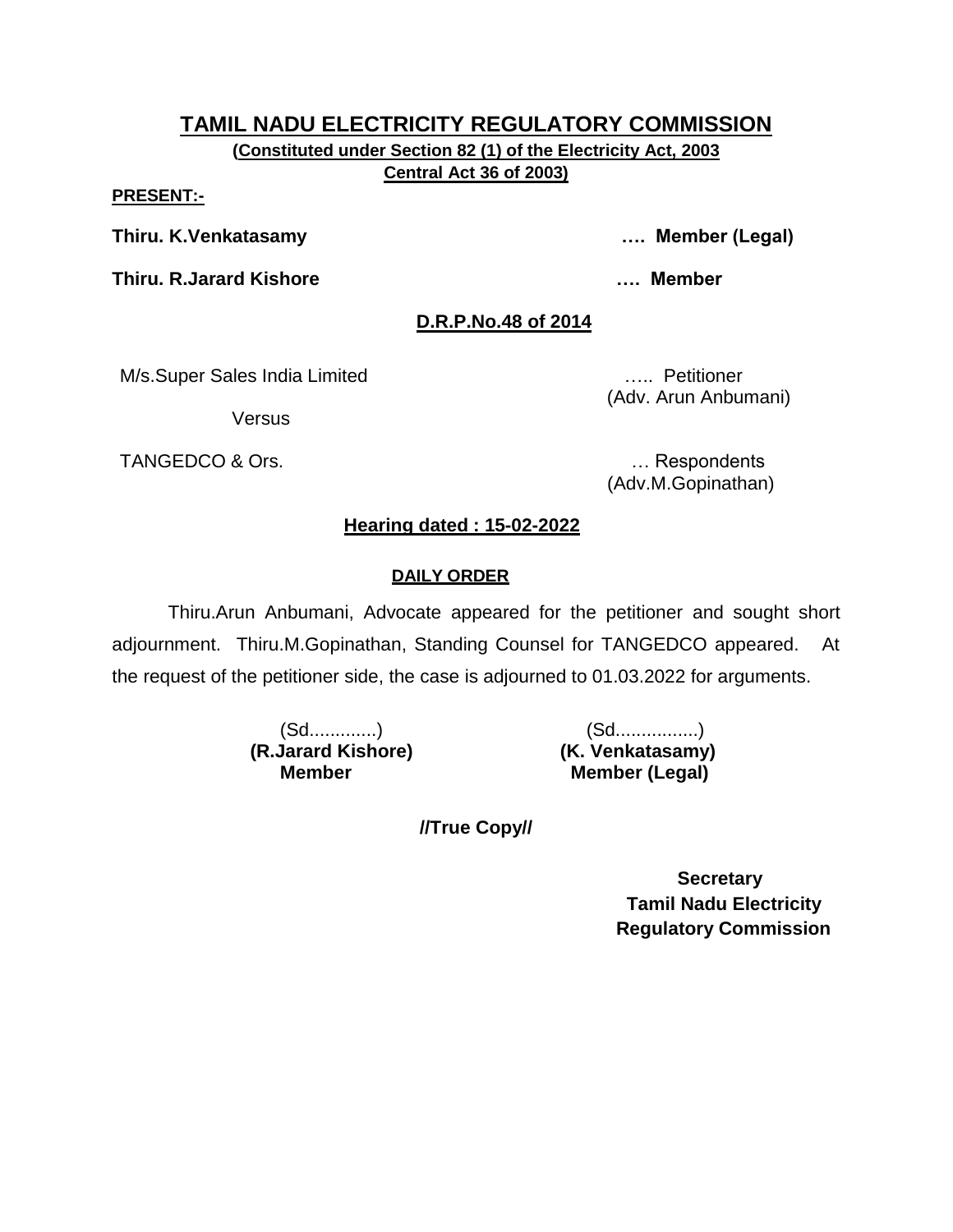#### **PRESENT:-**

**Thiru. K.Venkatasamy …. Member (Legal)**

**Thiru. R.Jarard Kishore …. Member** 

## **D.R.P.No.9 of 2016**

M/s. Vijayalakshmi Marketing Pvt. Limited .... Petitioner

Versus

TANGEDCO & Ors.  $\qquad \qquad \ldots$  Respondents

(Adv.R.S.Pandiyaraj)

( Adv. M.Gopinathan)

## **Hearing held on 15.02.2022**

## **DAILY ORDER**

Thiru.S.P.Parthasarathy, Advocate appeared for the petitioner and sought short adjournment for filing consolidated typedset. Thiru.M.Gopinathan, Standing Counsel for TANGEDCO appeared. At the request of the petitioner side, the case is adjourned to 01.03.2022 for filing consolidated typedset and arguments.

 **(R.Jarard Kishore) (K. Venkatasamy)** 

(Sd.............) (Sd................) **Member Member (Legal)** 

**//True Copy//**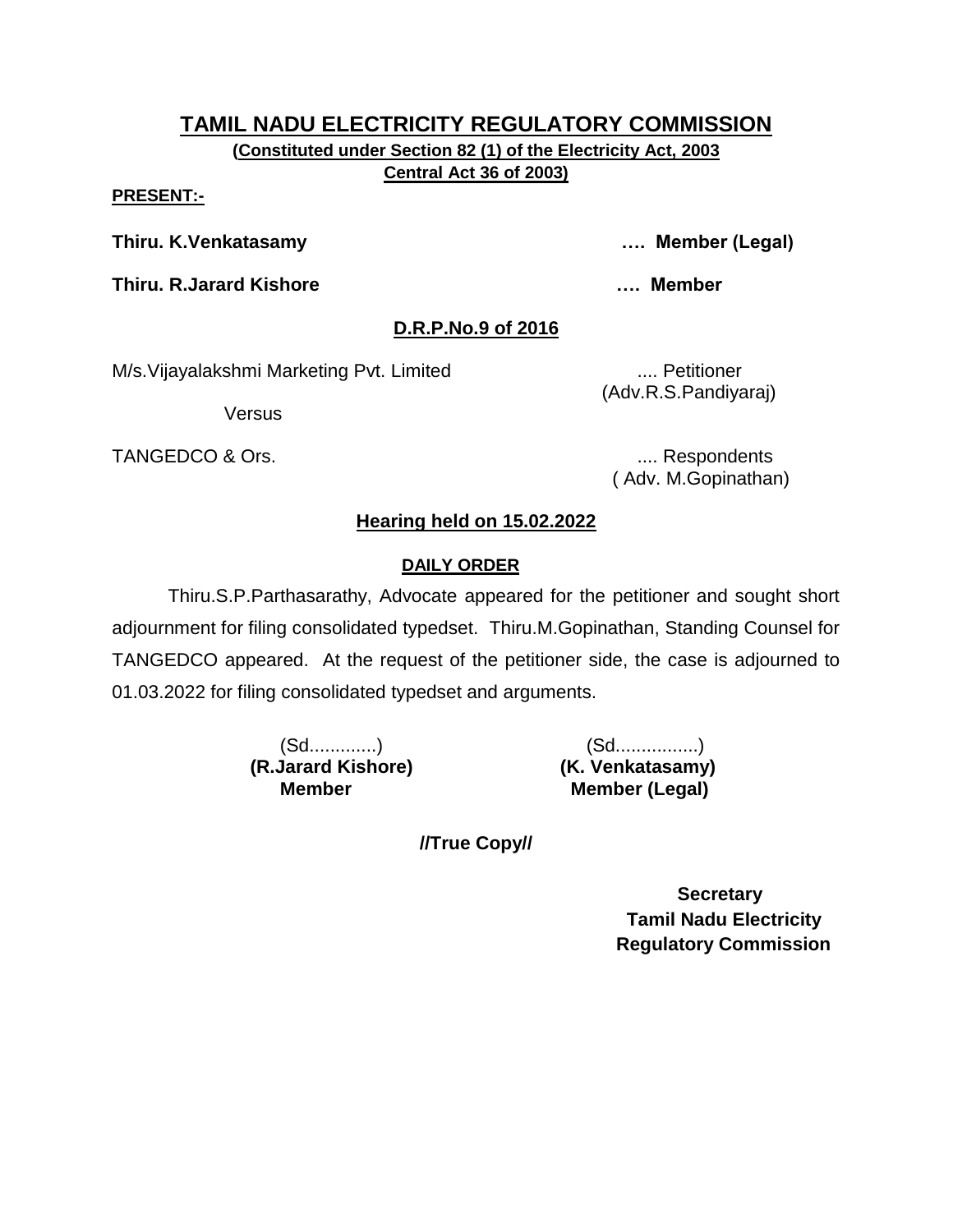**(Constituted under Section 82 (1) of the Electricity Act, 2003 Central Act 36 of 2003)**

#### **PRESENT:-**

**Thiru. K.Venkatasamy …. Member (Legal)**

**Thiru. R.Jarard Kishore …. Member** 

## **D.R.P.No.11 of 2016**

M/s.Orchid Pharma Limited .... Petitioner

**Versus** 

TANGEDCO & Ors. .... Respondents

(Adv.R.S.Pandiyaraj)

( Adv. M.Gopinathan)

# **Hearing held on 15.02.2022**

# **DAILY ORDER**

Thiru.S.P.Parthasarathy, Advocate appeared for the petitioner and sought short adjournment for filing consolidated typedset. Thiru.M.Gopinathan, Standing Counsel for TANGEDCO appeared. At the request of the petitioner side, the case is adjourned to 01.03.2022 for filing consolidated typedset and arguments.

 **(R.Jarard Kishore) (K. Venkatasamy)** 

(Sd.............) (Sd................) **Member Member (Legal)** 

**//True Copy//**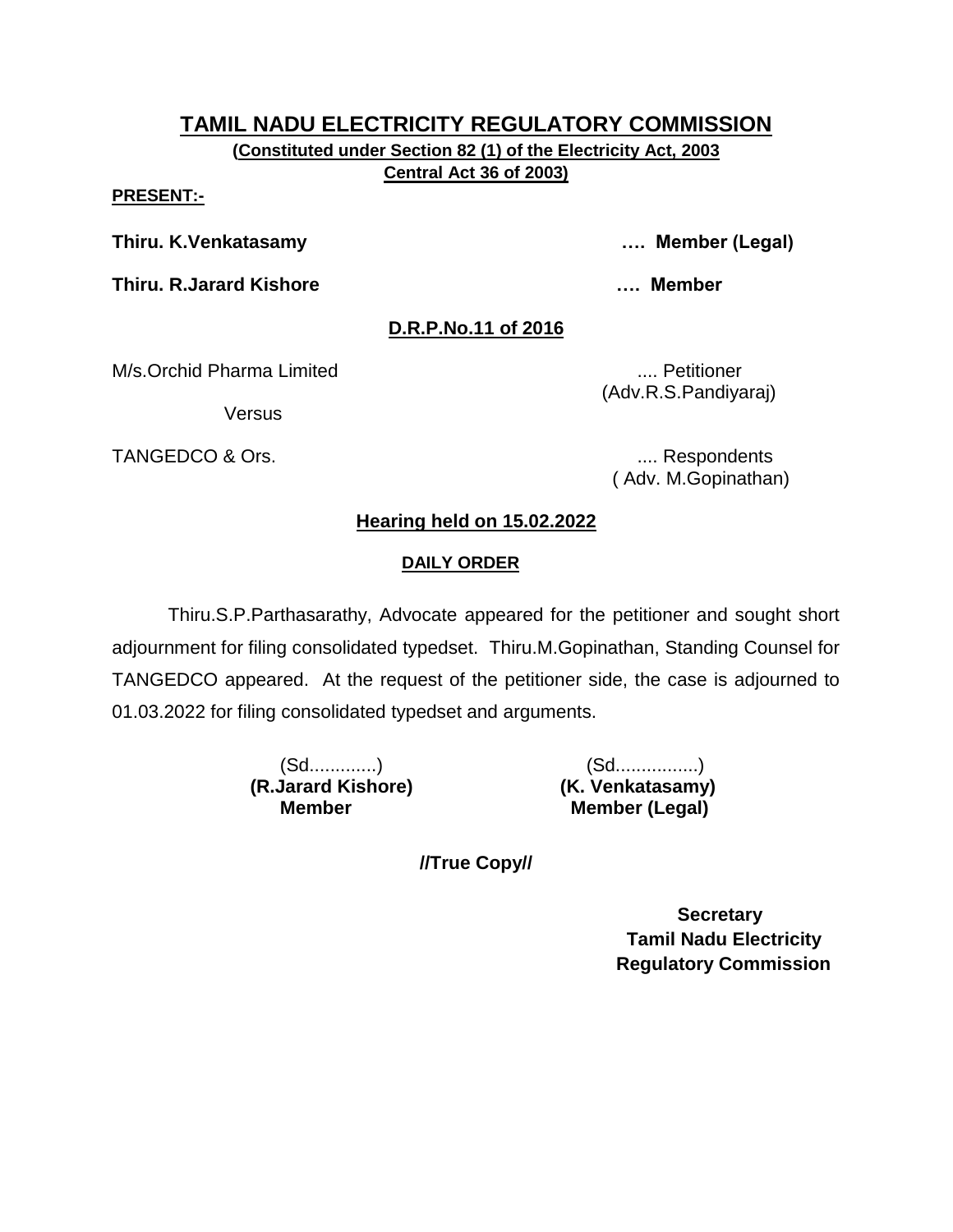#### **PRESENT:-**

**Thiru. K.Venkatasamy …. Member (Legal)**

**Thiru. R.Jarard Kishore …. Member** 

## **D.R.P.No.1 of 2019**

M/s.Rajshree Sugars & Chemicals Limited .... Petitioner

Versus

TANGEDCO & Ors. .... Respondents

(Adv.Rahul Balaji)

( Adv. M.Gopinathan)

# **Hearing held on 15.02.2022**

## **DAILY ORDER**

Thiru.Rahul Balaji, Advocate appeared for the petitioner. Thiru.M.Gopinathan, Standing Counsel for TANGEDCO appeared. The counsel for the petitioner has sought time as the outcome of the matter relating to M/s.Century Flour Mills Limited which is pending before the Hon'ble Supreme Court is awaited. At the request of the petitioner side, the case is adjourned to 08.03.2022 for arguments.

|                    | (Sd……………)        |
|--------------------|------------------|
| (R.Jarard Kishore) | (K. Venkatasamy) |
| Member             | Member (Legal)   |

**//True Copy//**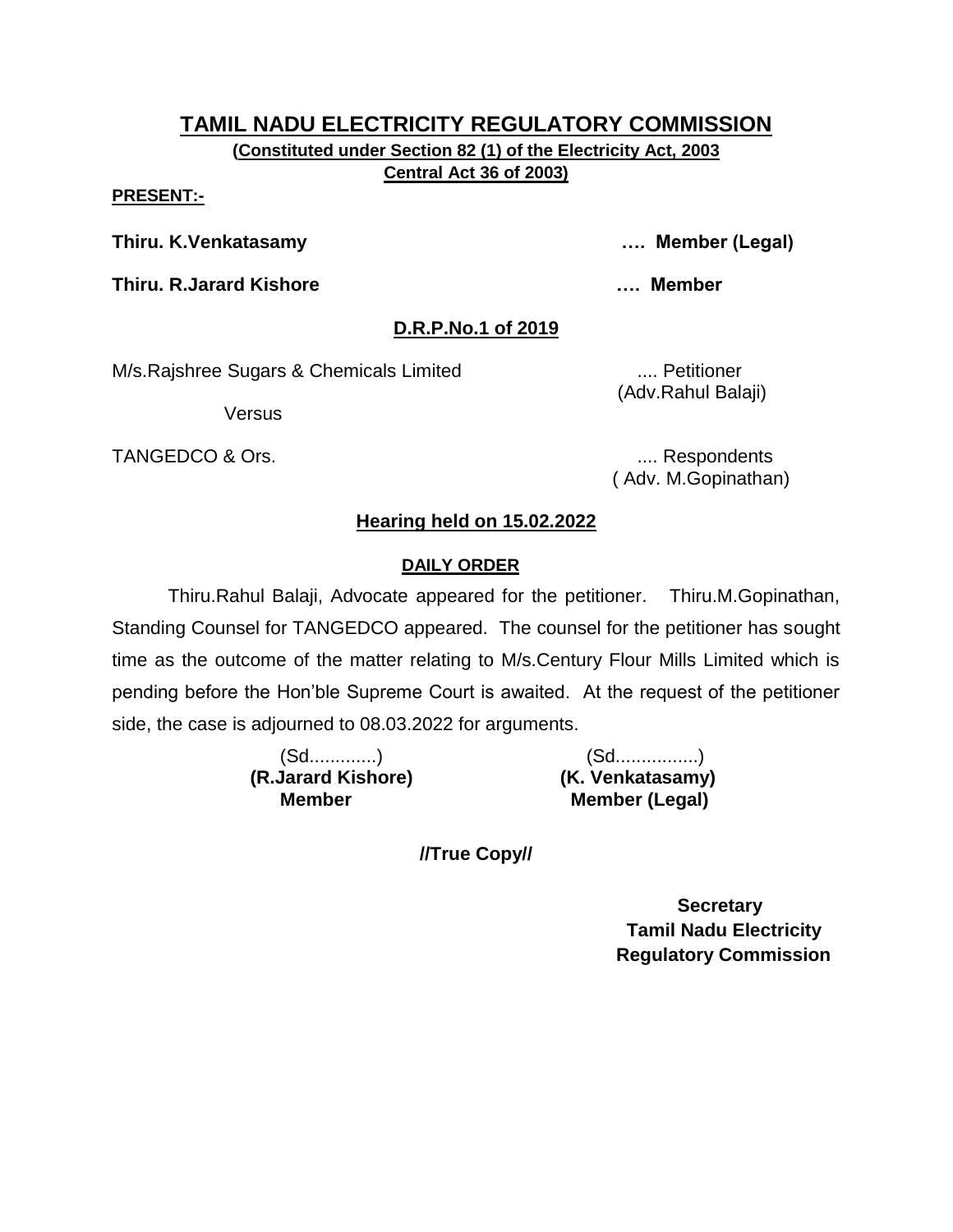#### **PRESENT:-**

**Thiru. K.Venkatasamy …. Member (Legal)**

**Thiru. R.Jarard Kishore …. Member** 

**D.R.P.No.2 of 2019**

M/s.Rajshree Sugars & Chemicals Limited .... Petitioner

Versus

TANGEDCO & Ors. .... Respondents

(Adv.Rahul Balaji)

( Adv. M.Gopinathan)

## **Hearing held on 15.02.2022**

## **DAILY ORDER**

Thiru.Rahul Balaji, Advocate appeared for the petitioner. Thiru.M.Gopinathan, Standing Counsel for TANGEDCO appeared. The counsel for the petitioner has sought time as the outcome of the matter relating to M/s.Century Flour Mills Limited which is pending before the Hon'ble Supreme Court is awaited. At the request of the petitioner side, the case is adjourned to 08.03.2022 for arguments.

 **(R.Jarard Kishore) (K. Venkatasamy)** 

(Sd.............) (Sd................) **Member Member (Legal)** 

**//True Copy//**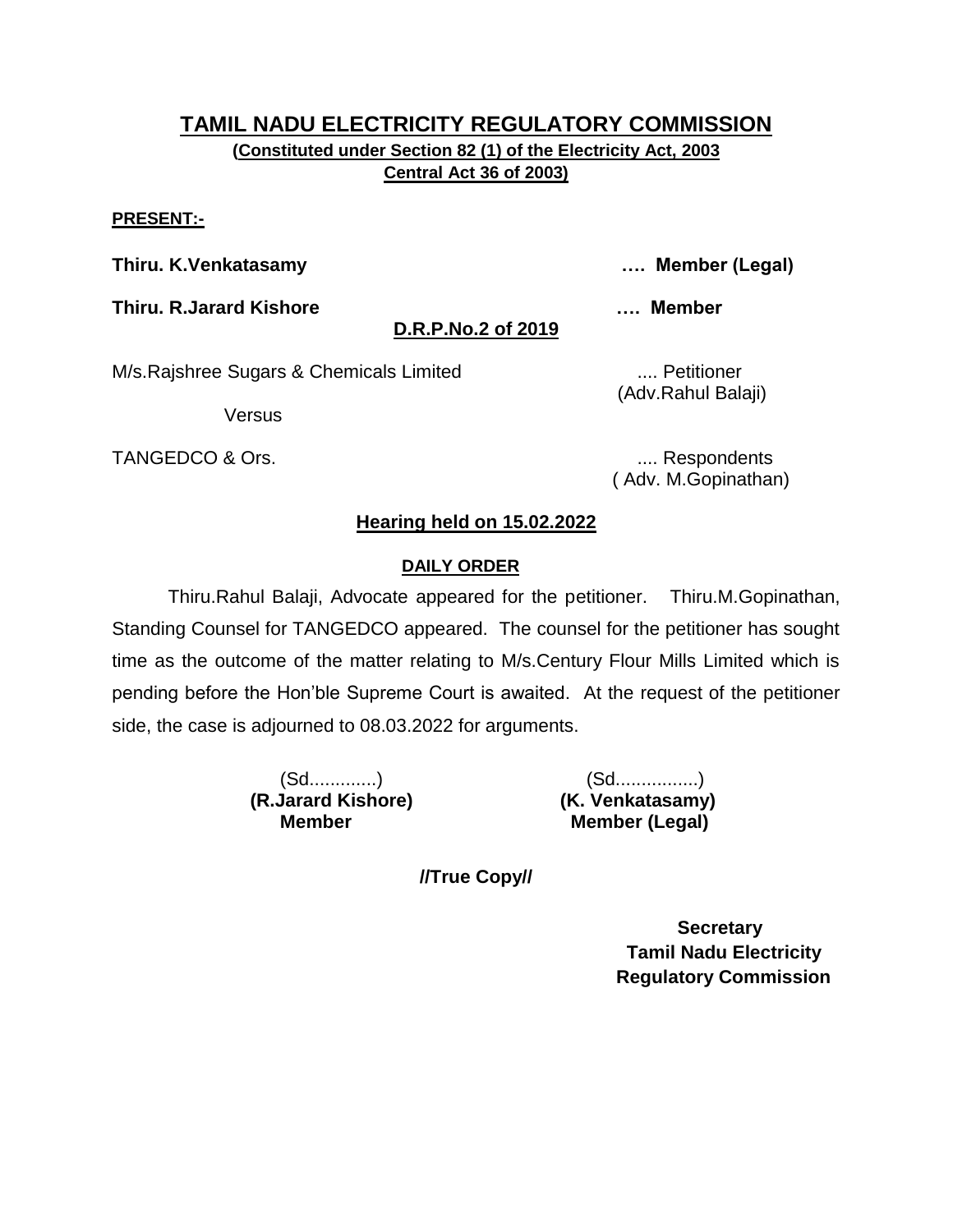#### **PRESENT:-**

**Thiru. K.Venkatasamy …. Member (Legal)**

**Thiru. R.Jarard Kishore …. Member** 

## **D.R.P.No.4 of 2019**

M/s.Rajshree Sugars & Chemicals Limited .... Petitioner

Versus

TANGEDCO & Ors.  $\qquad \qquad \ldots$  Respondents

(Adv.Rahul Balaji)

( Adv. M.Gopinathan)

# **Hearing held on 15.02.2022**

## **DAILY ORDER**

Thiru.Rahul Balaji, Advocate appeared for the petitioner. Thiru.M.Gopinathan, Standing Counsel for TANGEDCO appeared. The counsel for the petitioner has sought time as the outcome of the matter relating to M/s.Century Flour Mills Limited which is pending before the Hon'ble Supreme Court is awaited. At the request of the petitioner side, the case is adjourned to 08.03.2022 for arguments.

 **(R.Jarard Kishore) (K. Venkatasamy)** 

(Sd.............) (Sd................) **Member Member (Legal)** 

**//True Copy//**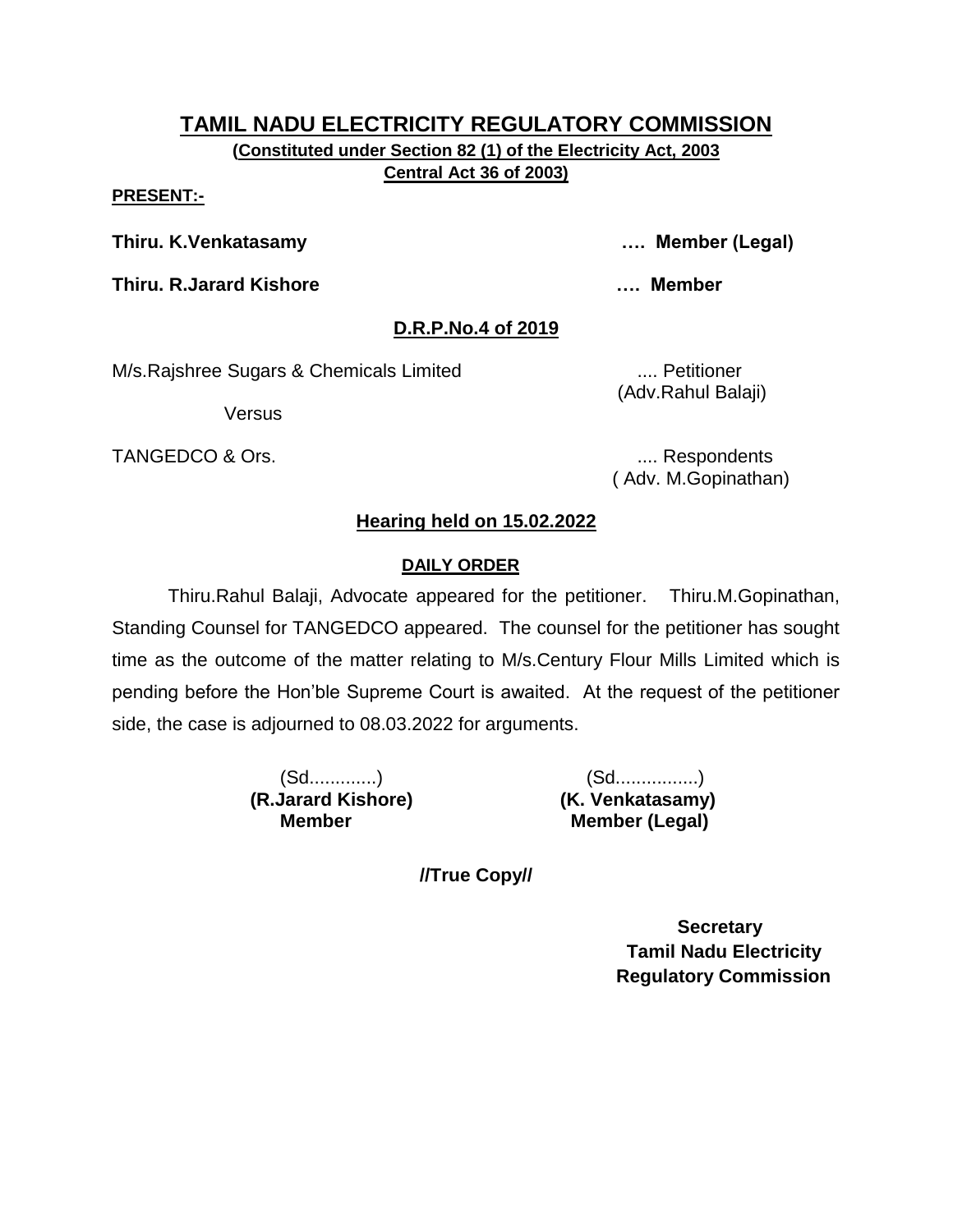**(Constituted under Section 82 (1) of the Electricity Act, 2003 Central Act 36 of 2003)**

**PRESENT:-**

**Thiru. R.Jarard Kishore …. Member** 

**Thiru. K.Venkatasamy …. Member (Legal)**

# **T.A. No.1 of 2019**

- 1) Venkateswara Cotton Yarn Mills Salem
- 2) Tamil Nadu Spinnings Mills Association
- 3) Eswar Rubber Products Pvt. Limited
- 4) Perumal Spinning Mills Limited
- 5) Thangavel Fabrics Pvt. Limited
- 6) Aland Spinners Pvt. Limited
- 7) Balaji Rubber Industries Pvt. Limited
- 8) Tamil Nadu Electricity Consumers' Assn.
- 9) Tamil Nadu Power Producers' Assn Petitioners

(Adv.Rahul Balaji & Adv.R.S.Pandiyaraj)

**Versus** 

- 1) Energy Dept., / GoTN
- 2) TANGEDCO
- 3) TANTRANSCO
- 

4) SLDC ….. Respondents (Adv.M.Gopinathan & Adv.V.Anil Kumar)

#### **Hearing held on 15-02-2022**

#### **DAILY ORDER**

Thiru. Rahul Balaji, Advocate represented Generators/Associations. Thiru.S.P.Parthasarathy, Advocate appeared for Tamil Nadu Spinning Mills Association. Thiru.Mohammed Sathik, Government Advocate appeared on behalf of Thiru.Muthukumar, Government Pleader for Energy Department, Government of Tamil Nadu. Thiru.M.Gopinathan, Standing Counsel for TANGEDCO appeared. Thiru.V.Anil Kumar, Standing Counsel for SLDC / TANTRANSCO appeared. Registry to finalise the draft regulation. The case is adjourned to 08.03.2022 for further hearing.

 **(R.Jarard Kishore) (K. Venkatasamy)** 

(Sd.............) (Sd................) **Member Member (Legal)** 

**//True Copy//**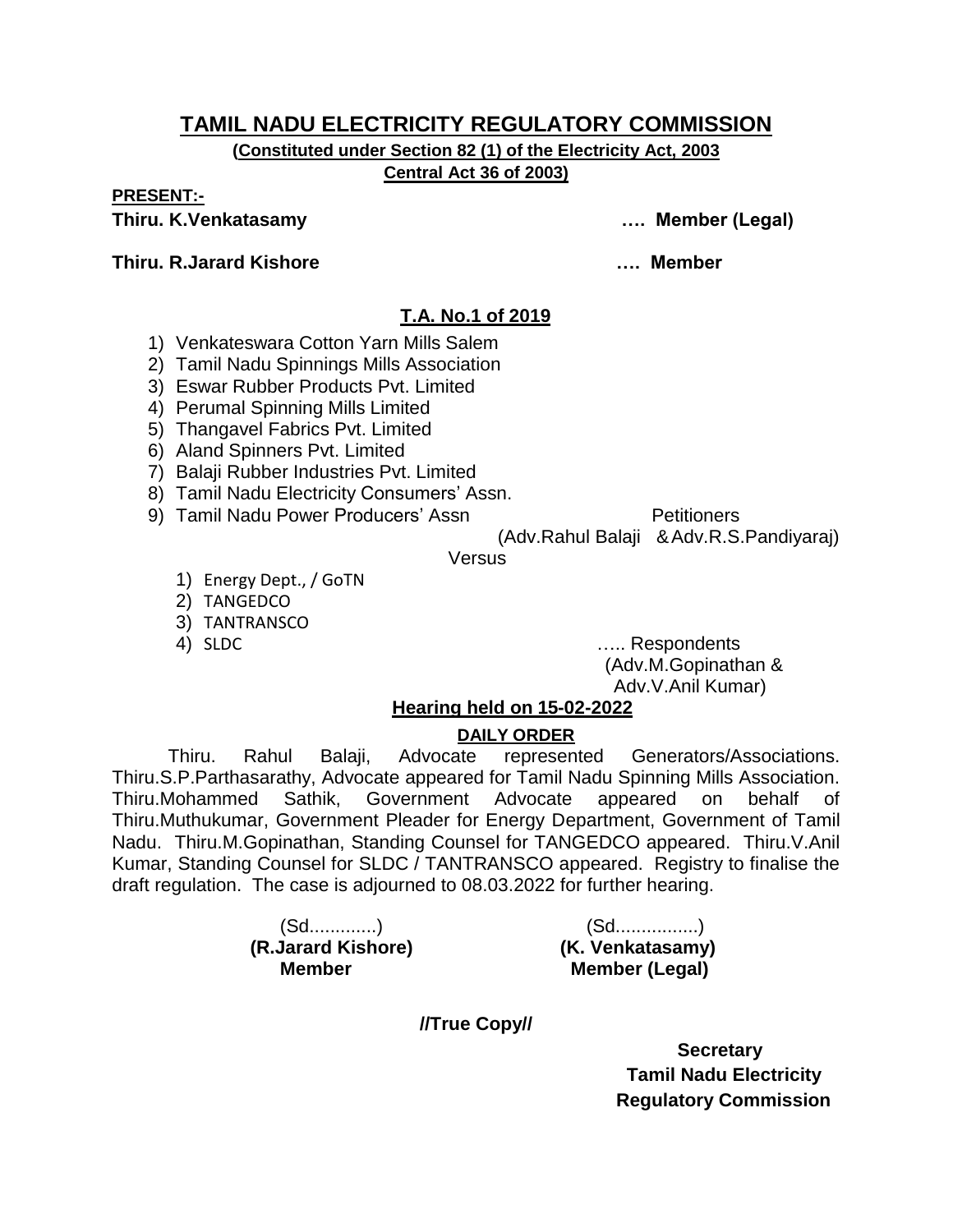**(Constituted under Section 82 (1) of the Electricity Act, 2003 Central Act 36 of 2003)**

#### **PRESENT:-**

**Thiru. K.Venkatasamy …. Member (Legal)**

**Thiru. R.Jarard Kishore …. Member** 

# **D.R.P.No.9 of 2020**

M/s.Tirunelveli Solar Project Pvt. Limited .... Petitioner

Versus

i) CMD / TANGEDCO & Ors. **Example 20** in the second control of the second control of the second control of the second control of the second control of the second control of the second control of the second control of the s

(Adv.Rahul Balaji )

(Adv.M.Gopinathan)

# **Hearing held on 15-02-2022**

# **DAILY ORDER**

Thiru.Rahul Balaji, Advocate appeared for the petitioner. Thiru.M.Gopinathan, Standing Counsel for TANGEDCO appeared and sought two weeks time for arguments as the Senior Advocate, Thiru.N.C.Ramesh is unavailable. At the request of the respondent side, the case is adjourned to 22.02.2022 for arguments of the respondent as a last chance.

 **(R.Jarard Kishore) (K. Venkatasamy)** 

(Sd.............) (Sd................) **Member Member (Legal)** 

**//True Copy//**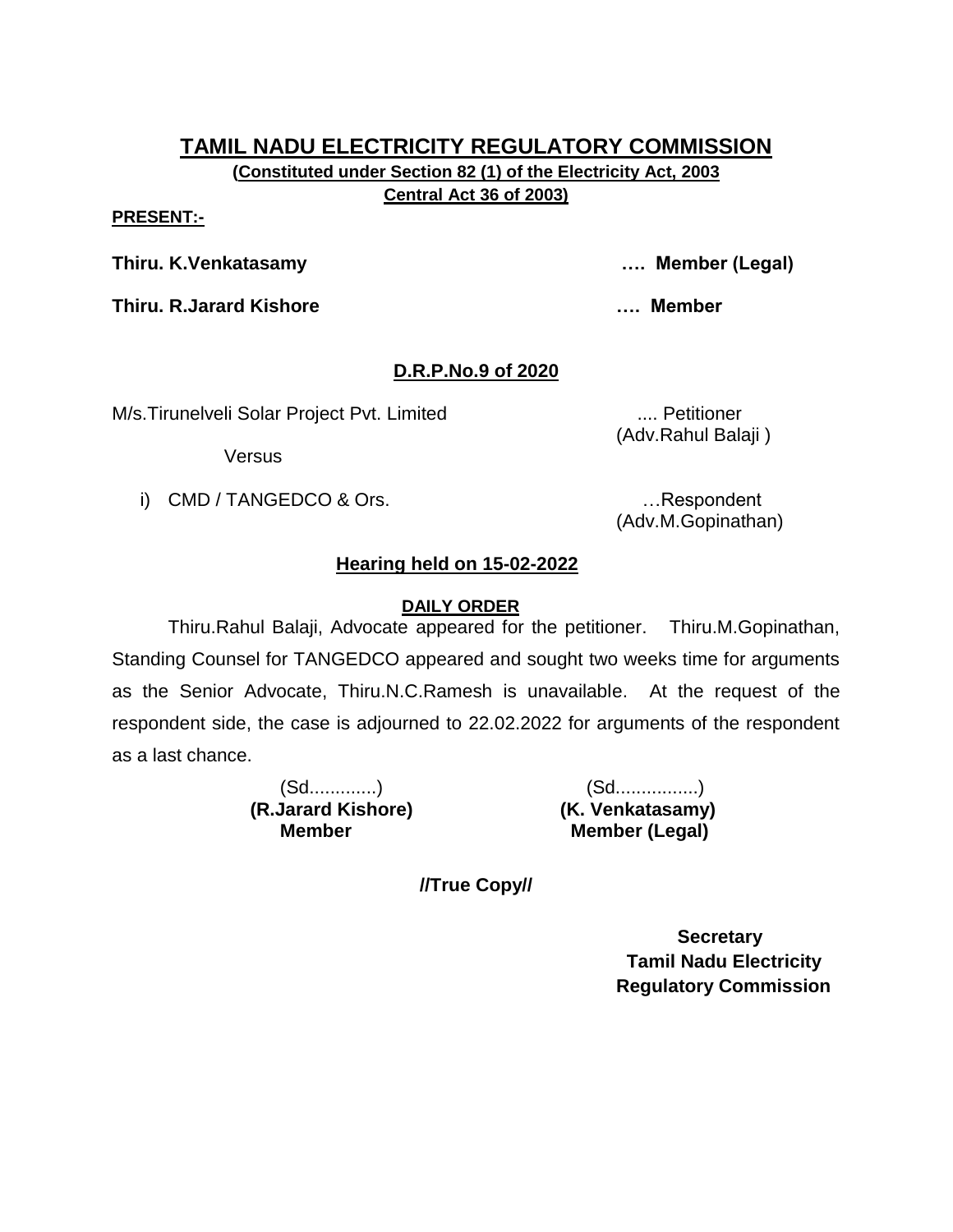**(Constituted under Section 82 (1) of the Electricity Act, 2003 Central Act 36 of 2003)**

#### **PRESENT:-**

**Thiru. K.Venkatasamy …. Member (Legal)**

**Thiru. R.Jarard Kishore …. Member** 

# **M.P.No.28 of 2021**

Thiru.B.Balamurali, Pollachi .... Petitioner

(Adv.R.S.Pandiyaraj )

**Versus** 

i) CMD / TANGEDCO …Respondent

(Adv.M.Gopinathan)

# **Hearing held on 15-02-2022**

## **DAILY ORDER**

Thiru.S.P.Parthasarathy, Advocate appeared for the petitioner and sought time for arguments. Thiru.M.Gopinathan, Standing Counsel for TANGEDCO appeared. At the request of the petitioner side, the case is adjourned to 01.03.2022 for arguments.

 **(R.Jarard Kishore) (K. Venkatasamy)** 

(Sd.............) (Sd................) **Member (Legal)** 

**//True Copy//**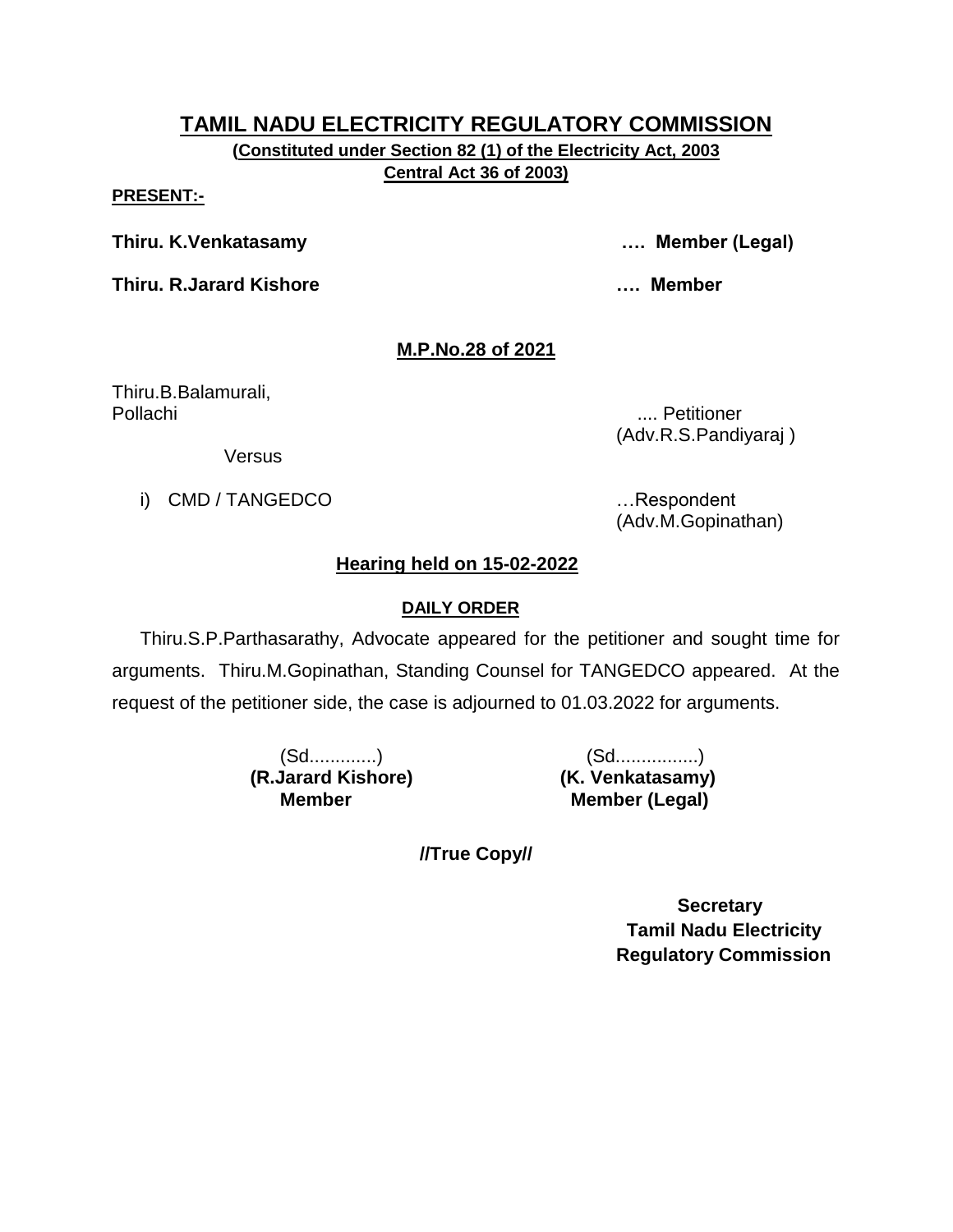**(Constituted under Section 82 (1) of the Electricity Act, 2003 Central Act 36 of 2003)**

**PRESENT:-**

**Thiru. K.Venkatasamy …. Member (Legal)**

**Thiru. R.Jarard Kishore …. Member** 

**D.R.P.No.13 of 2021**

M/s.EID Parry (India) Limited .... Petitioner

**Versus** 

- i) CMD / TANGEDCO
- ii) CFC/Revenue, TANGEDCO …Respondents

(Adv.M.Gopinathan)

(Adv. Rahul Balaji)

# **Hearing held on 15-02-2022**

# **DAILY ORDER**

Thiru.Rahul Balaji, Advocate appeared for the petitioner. Thiru.M.Gopinathan, Standing Counsel for TANGEDCO appeared. The counsel for the petitioner has sought time as the outcome of the matter relating to M/s.Century Flour Mills Limited which is pending before the Hon'ble Supreme Court is awaited. At the request of the petitioner side, the case is adjourned to 08.03.2022 for arguments.

 **(R.Jarard Kishore) (K. Venkatasamy)** 

(Sd.............) (Sd................) **Member Member (Legal)** 

**//True Copy//**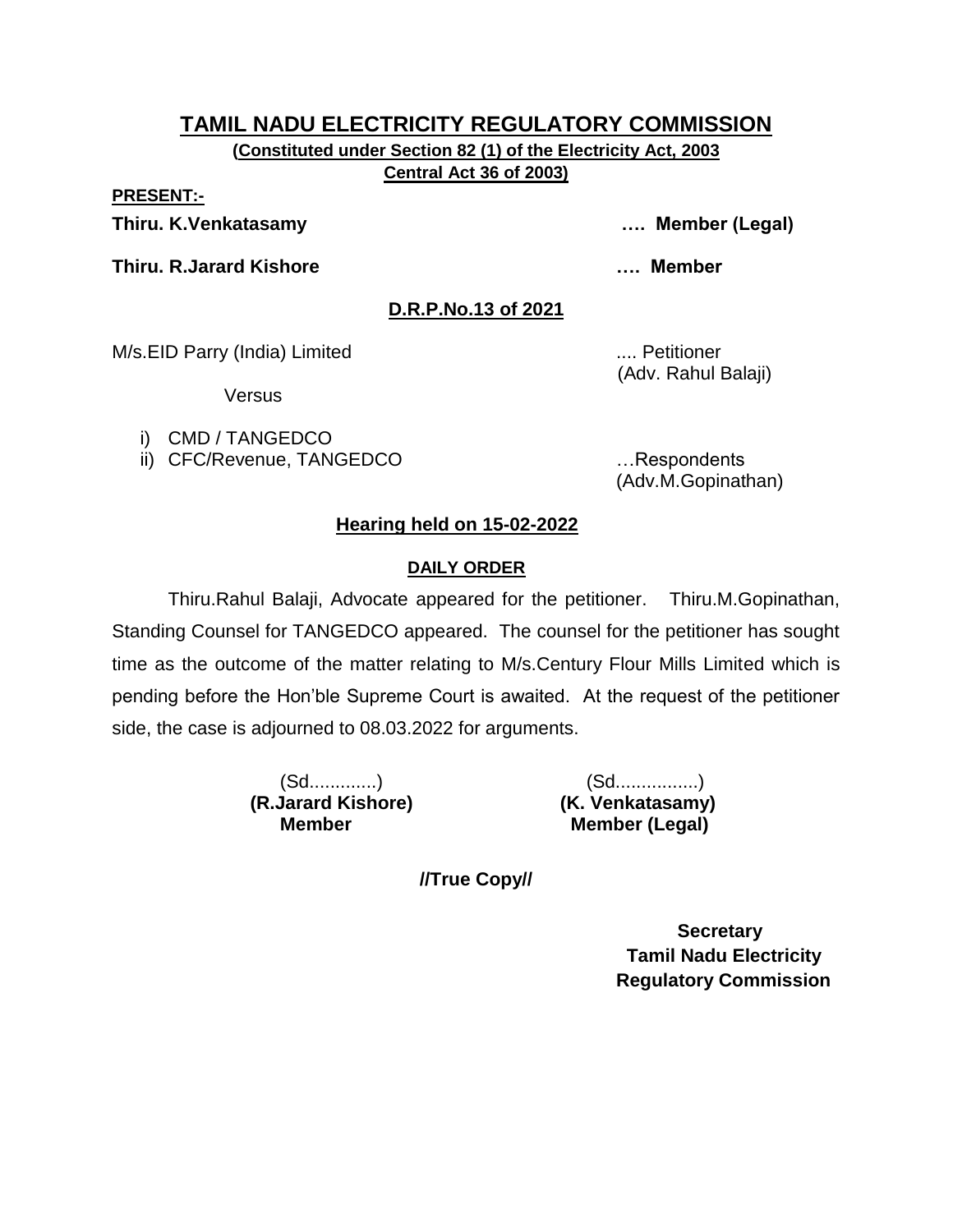#### **PRESENT:-**

**Thiru. K.Venkatasamy …. Member (Legal)**

**Thiru. R.Jarard Kishore …. Member** 

# **D.R.P. No.18 of 2021**

M/s.Amarjothi Spinning Mills Limited ….. Petitioner

(Adv. R.S.Pandiyaraj)

**Versus** (i) CMD/TANGEDCO & Ors. ….. Respondents

(Adv.M.Gopinathan)

## **Hearing dated : 15-02-2022**

#### **DAILY ORDER**

Thiru.S.P.Parthasarathy, Advocate appeared for the petitioner. Thiru.M.Gopinathan, Standing Counsel for TANGEDCO appeared and filed counter. The counsel for the petitioner has sought time for filing rejoinder. At the request of the petitioner side, the case is adjourned to 01.03.2022 for filing rejoinder.

 **(R.Jarard Kishore) (K. Venkatasamy)** 

(Sd.............) (Sd................) **Member Member (Legal)** 

**//True Copy//**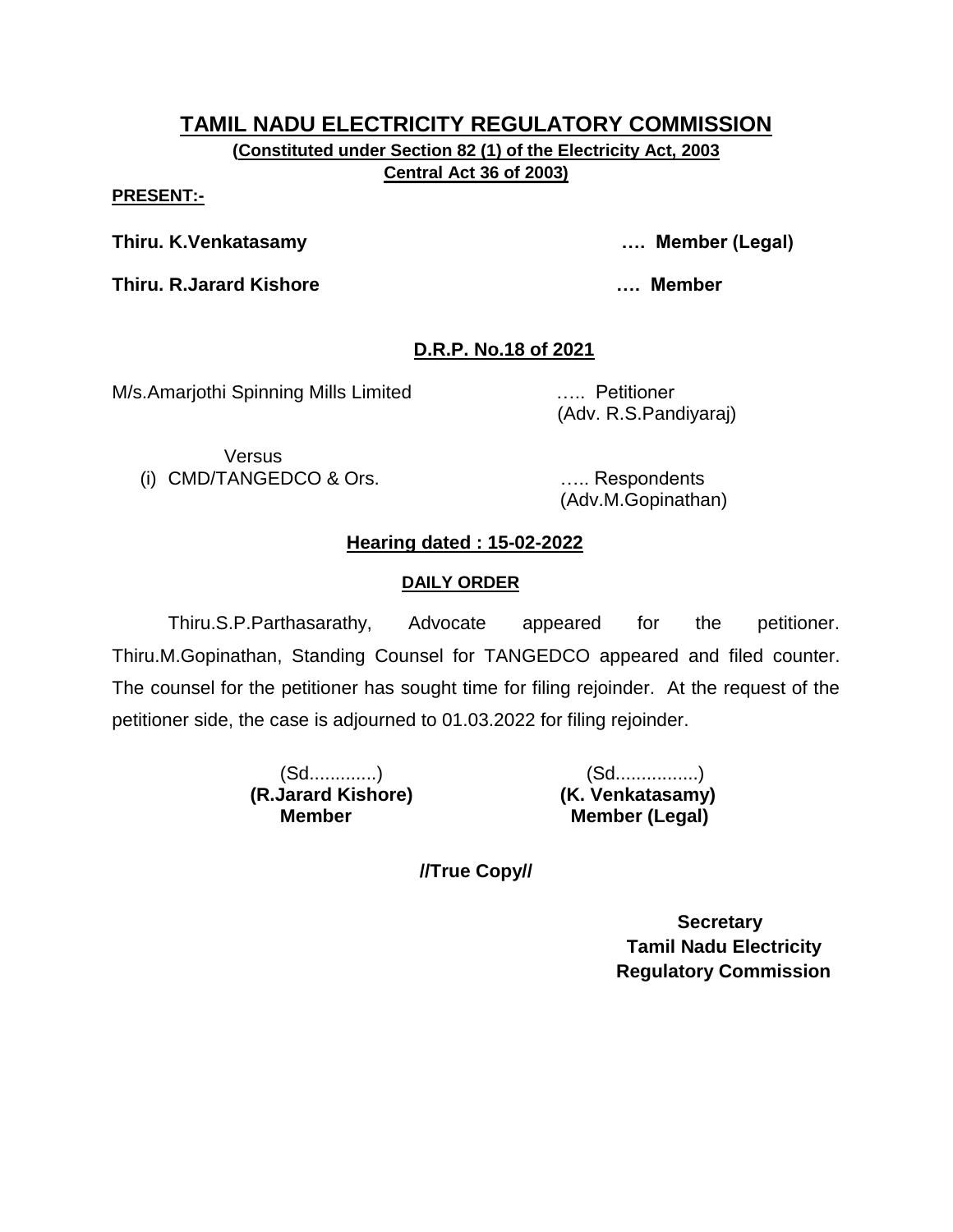**(Constituted under Section 82 (1) of the Electricity Act, 2003 Central Act 36 of 2003)**

**PRESENT:-**

**Thiru. K.Venkatasamy …. Member (Legal)**

**Thiru. R.Jarard Kishore …. Member** 

#### **T.A.No.6 of 2022 to T.A.No.12 of 2022**

Tamil Nadu Power Producers' Association & six others .... Petitioner

Versus

i) CMD / TANGEDCO & Ors. **Example 20** in the second control of the second control of the second control of the second control of the second control of the second control of the second control of the second control of the s

(Adv.M.Gopinathan)

(Adv.Rahul Balaji)

# **Hearing held on 15-02-2022**

#### **DAILY ORDER**

Thiru.Rahul Balaji, Advocate appeared for the petitioners. Thiru.M.Gopinathan, Standing Counsel for TANGEDCO appeared. The counsel for the petitioner sought posting of the matter for hearing and undertook to pay the court fee as determined by the Commission during the course of hearing. Commission directed the petitioners to pay required minimum court fee payable for a D.R.P. as applicable on the date of transfer by the Hon'ble High Court. The relevant documents in 3 green copies and 5 white copies along with vakalath to be filed. The case is adjourned to 08.03.2022 for reporting status on the payment of court fees and for further hearing.

 **(R.Jarard Kishore) (K. Venkatasamy)** 

(Sd.............) (Sd................) **Member Member (Legal)** 

**//True Copy//**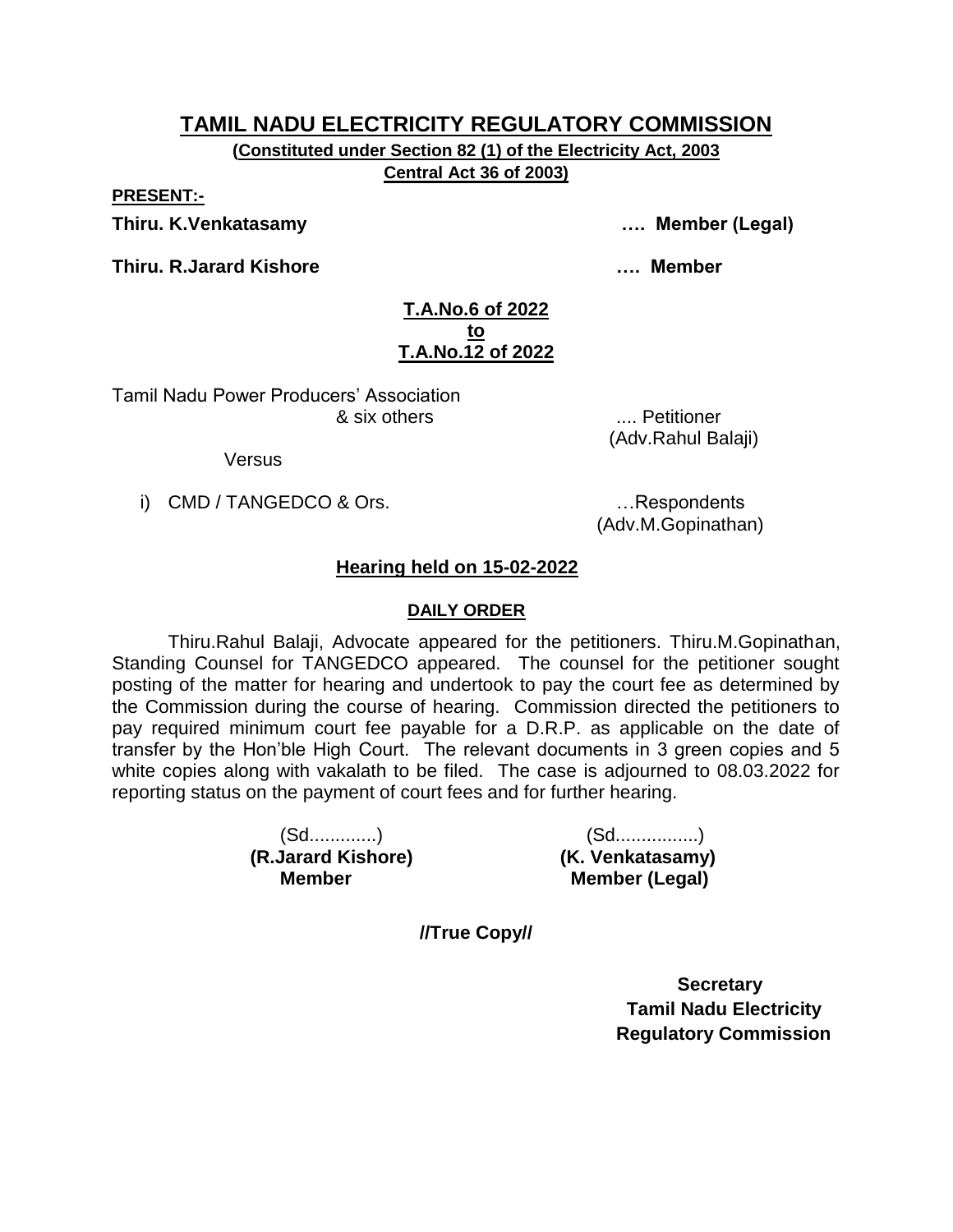**(Constituted under Section 82 (1) of the Electricity Act, 2003 Central Act 36 of 2003)**

#### **PRESENT:-**

**Thiru. K.Venkatasamy …. Member (Legal)**

**Thiru. R.Jarard Kishore …. Member** 

# **M.P. No.48 of 2021**

CE/PPP, TANGEDCO ….. Petitioner

(Adv. M.Gopinathan)

# **Hearing dated : 15-02-2022**

# **DAILY ORDER**

Thiru.M.Gopinathan, Standing Counsel for TANGEDCO appeared and informed that technical bid had already opened and prices are to be finalized. He sought short adjournment for placing the same before the Commission after finalization of price. The case is adjourned to 22.02.2022 for filing affidavit and for further hearing.

**(R.Jarard Kishore)** 

(Sd.............)<br>Jarard Kishore) (K. Venkatasamy) **Member Member (Legal)** 

**//True Copy//**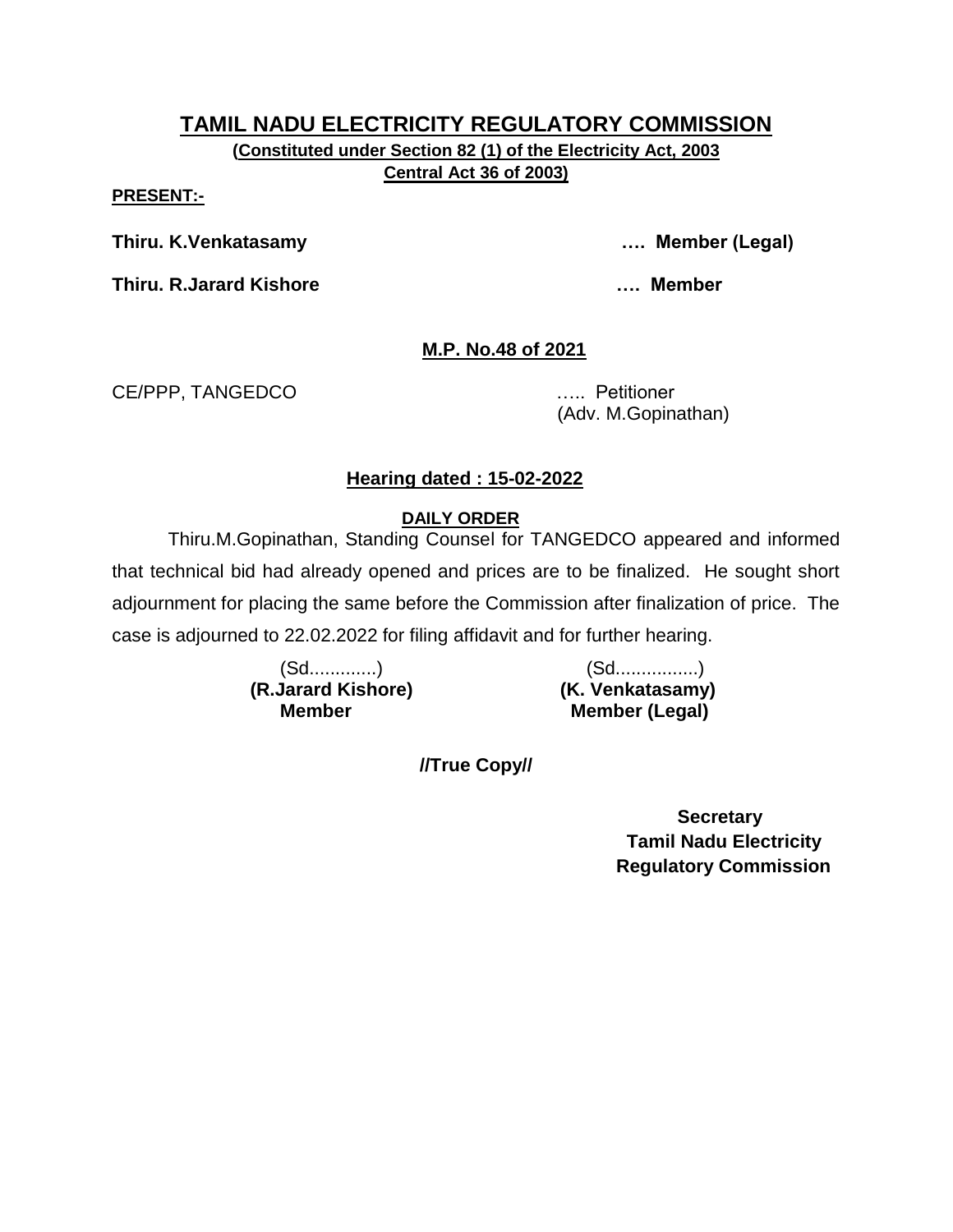#### **PRESENT:-**

#### **Thiru. K.Venkatasamy …. Member (Legal)**

#### **Interlocutory Application (I.A.) filed In SR.No.50 of 2021 dt.30.3.2021**

M/s.Arkay Energy (Rameswaram) Limited ..... Petitioner

Versus

- (Adv. Anirudh Krishnan )
- i) Secretary to Govt., Energy Dept.,
- ii) CMD/TANGEDCO & ors. **EXECUTE:** 1. Respondent

(Thiru. Richardson Wilson, Addl. Government Pleader for TANGEDCO)

## **Hearing held on 15-02-2022**

#### **DAILY ORDER**

Thiru.Sasank Iyer, Junior to Thiru.Anirudh Krishnan, Advocate appeared for the petitioner. Thiru.Richardson Wilson, Additional Government Pleader appeared for TANGEDCO. The case is adjourned to 01.03.2022 for arguments on the maintainability of the petition as the Hon'ble Chairman is unable to present himself in the present sitting due to bereavement in his family.

> (Sd................)  **(K. Venkatasamy) Member (Legal)**

**//True Copy//**